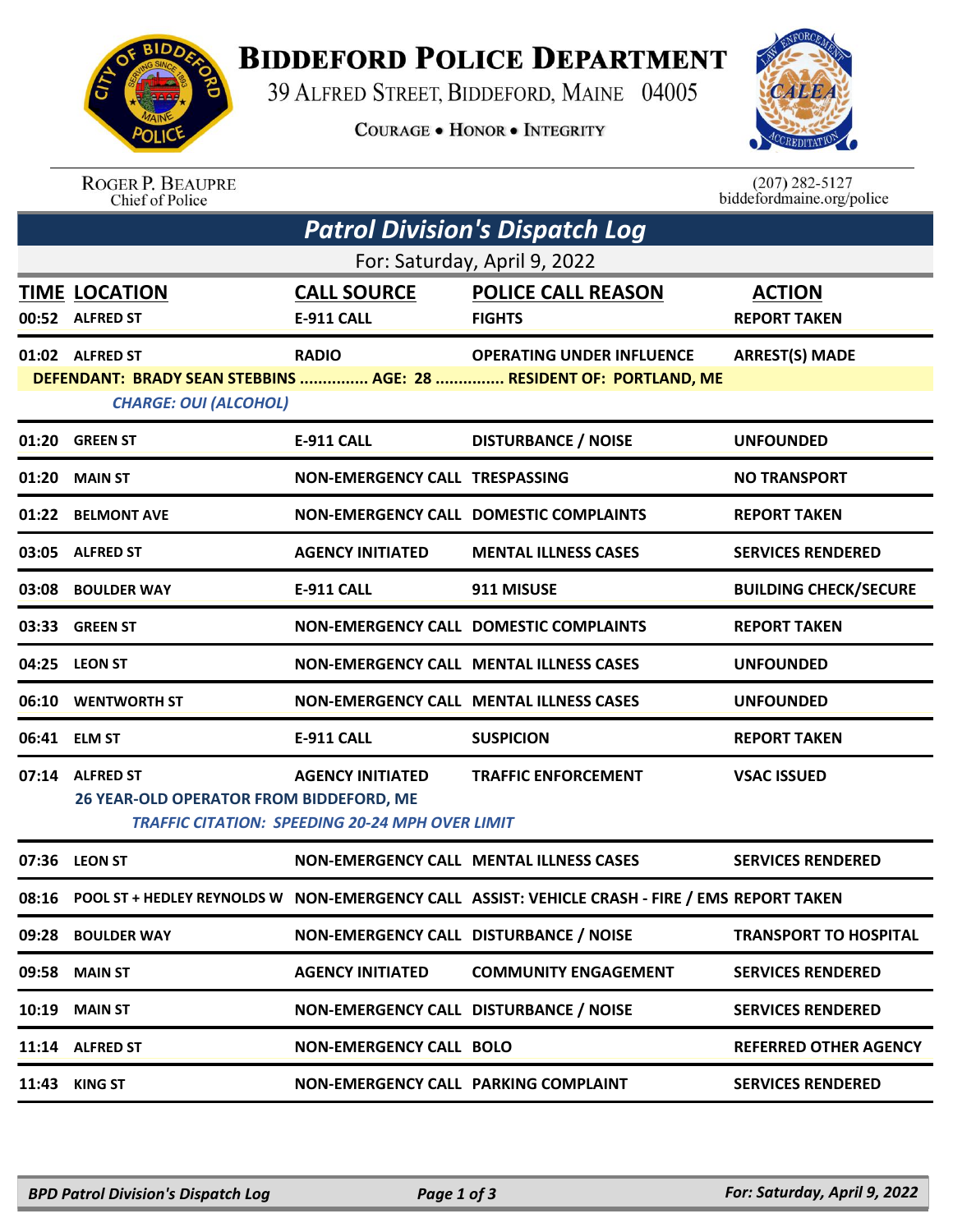|                                                                                                                             | <b>TIME LOCATION</b>                           | <b>CALL SOURCE</b>                                      | <b>POLICE CALL REASON</b>                                           | <b>ACTION</b>                |  |  |  |  |
|-----------------------------------------------------------------------------------------------------------------------------|------------------------------------------------|---------------------------------------------------------|---------------------------------------------------------------------|------------------------------|--|--|--|--|
|                                                                                                                             | 12:01 LINCOLN ST + PEARL ST                    | <b>AGENCY INITIATED</b>                                 | <b>TRAFFIC ENFORCEMENT</b>                                          | <b>WARNING ISSUED</b>        |  |  |  |  |
|                                                                                                                             |                                                | <b>41 YEAR-OLD OPERATOR FROM BIDDEFORD, ME</b>          |                                                                     |                              |  |  |  |  |
| <b>TRAFFIC WARNING: FAILING TO HAVE MOTOR VEHICLE LICENSE IN POSSESION</b><br>TRAFFIC WARNING: FAILING TO STOP AT STOP SIGN |                                                |                                                         |                                                                     |                              |  |  |  |  |
|                                                                                                                             |                                                |                                                         |                                                                     |                              |  |  |  |  |
|                                                                                                                             | 12:09 ELM ST                                   | NON-EMERGENCY CALL SHOPLIFTING                          |                                                                     | <b>SUMMONS ISSUED</b>        |  |  |  |  |
| DEFENDANT: DALLAS BUD BRIDGES  AGE: 67  RESIDENT OF: BIDDEFORD, ME                                                          |                                                |                                                         |                                                                     |                              |  |  |  |  |
|                                                                                                                             |                                                | <b>CHARGE: THEFT BY UNAUTHORIZED TAKING OR TRANSFER</b> |                                                                     |                              |  |  |  |  |
|                                                                                                                             | 12:35 KING ST                                  | NON-EMERGENCY CALL PARKING COMPLAINT                    |                                                                     | <b>VEHICLE TOWED</b>         |  |  |  |  |
|                                                                                                                             | 12:44 GUINEA RD                                | <b>E-911 CALL</b>                                       | <b>CHECK WELFARE</b>                                                | <b>NEGATIVE CONTACT</b>      |  |  |  |  |
|                                                                                                                             | 12:46 ELM ST + DIGITAL DR                      | <b>AGENCY INITIATED</b>                                 | <b>TRAFFIC ENFORCEMENT</b>                                          | <b>WARNING ISSUED</b>        |  |  |  |  |
|                                                                                                                             | 12:51 ALFRED ST                                | <b>NON-EMERGENCY CALL BOLO</b>                          |                                                                     | <b>NEGATIVE CONTACT</b>      |  |  |  |  |
|                                                                                                                             | 13:10 ELM ST                                   | NON-EMERGENCY CALL FRAUD / SCAM                         |                                                                     | <b>REFERRED OTHER AGENCY</b> |  |  |  |  |
|                                                                                                                             | 13:27 MEDICAL CENTER DR                        | <b>E-911 CALL</b>                                       | <b>MENTAL ILLNESS CASES</b>                                         | <b>SERVICES RENDERED</b>     |  |  |  |  |
|                                                                                                                             | 13:33 GEORGE ST                                | <b>NON-EMERGENCY CALL SUSPICION</b>                     |                                                                     | <b>REPORT TAKEN</b>          |  |  |  |  |
| 13:36                                                                                                                       | JEFFERSON ST + SOUTH ST                        | <b>AGENCY INITIATED</b>                                 | <b>TRAFFIC ENFORCEMENT</b>                                          | <b>WARNING ISSUED</b>        |  |  |  |  |
|                                                                                                                             | <b>62 YEAR-OLD OPERATOR FROM BIDDEFORD, ME</b> |                                                         |                                                                     |                              |  |  |  |  |
|                                                                                                                             |                                                | <b>TRAFFIC WARNING: FAILURE TO REGISTER VEHICLE</b>     |                                                                     |                              |  |  |  |  |
|                                                                                                                             | 13:55 BERRY LN                                 | <b>E-911 CALL</b>                                       | 911 MISUSE                                                          | <b>SERVICES RENDERED</b>     |  |  |  |  |
|                                                                                                                             | 14:28 SHOPS WAY                                | <b>NON-EMERGENCY CALL THEFT</b>                         |                                                                     | <b>UNFOUNDED</b>             |  |  |  |  |
|                                                                                                                             | 14:46 HOOPER ST                                | <b>WALK-IN AT STATION</b>                               | <b>DOMESTIC COMPLAINTS</b>                                          | <b>SERVICES RENDERED</b>     |  |  |  |  |
|                                                                                                                             | 14:49 MARINER WAY                              | <b>AGENCY INITIATED</b>                                 | <b>OUT FOR FOLLOW UP</b>                                            | <b>SERVICES RENDERED</b>     |  |  |  |  |
|                                                                                                                             | 14:57 FREEMAN ST                               | <b>E-911 CALL</b>                                       | <b>DOMESTIC COMPLAINTS</b>                                          | <b>REPORT TAKEN</b>          |  |  |  |  |
|                                                                                                                             | 15:51 HAZEL ST + SPRUCE ST                     | <b>E-911 CALL</b>                                       | <b>VEHICLE CRASH - POLICE ONLY</b>                                  | <b>STATE FORM TAKEN</b>      |  |  |  |  |
|                                                                                                                             | 15:55 FREEMAN ST                               |                                                         | NON-EMERGENCY CALL DOMESTIC COMPLAINTS                              | <b>REPORT TAKEN</b>          |  |  |  |  |
|                                                                                                                             | 16:15 BOULDER WAY                              |                                                         | NON-EMERGENCY CALL ATTEMPTED/THREATENED SUICIDE REPORT TAKEN        |                              |  |  |  |  |
|                                                                                                                             | 16:20 ELM ST                                   | <b>NON-EMERGENCY CALL ALARM - POLICE</b>                |                                                                     | <b>BUILDING CHECK/SECURE</b> |  |  |  |  |
|                                                                                                                             | 16:35 POOL ST                                  | <b>NON-EMERGENCY CALL CHECK WELFARE</b>                 |                                                                     | <b>REPORT TAKEN</b>          |  |  |  |  |
|                                                                                                                             | 17:10 BOULDER WAY                              | NON-EMERGENCY CALL TRESPASSING                          |                                                                     | <b>SUMMONS ISSUED</b>        |  |  |  |  |
|                                                                                                                             |                                                |                                                         | DEFENDANT: JUSTIN ALLEN MCDONALD  AGE: 33  RESIDENT OF: ARUNDEL, ME |                              |  |  |  |  |
|                                                                                                                             | <b>CHARGE: VIOLATING CONDITION OF RELEASE</b>  |                                                         |                                                                     |                              |  |  |  |  |
|                                                                                                                             | <b>CHARGE: CRIMINAL TRESPASS</b>               |                                                         |                                                                     |                              |  |  |  |  |
|                                                                                                                             | 17:22 WEST CUTTS ST                            | <b>E-911 CALL</b>                                       | <b>BURGLARY</b>                                                     | <b>REPORT TAKEN</b>          |  |  |  |  |
|                                                                                                                             |                                                |                                                         |                                                                     |                              |  |  |  |  |
|                                                                                                                             | <b>BPD Patrol Division's Dispatch Log</b>      | Page 2 of 3                                             |                                                                     | For: Saturday, April 9, 2022 |  |  |  |  |